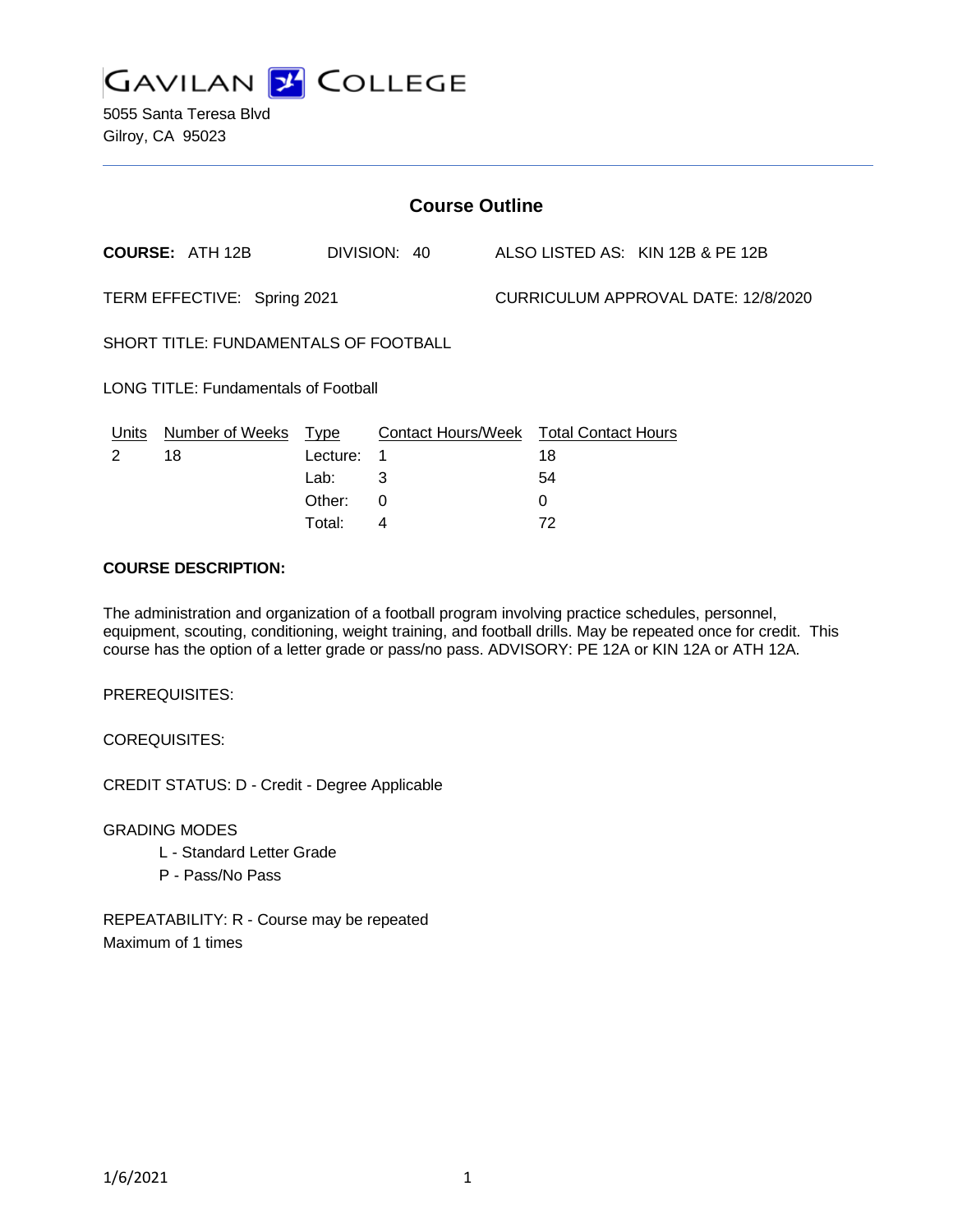SCHEDULE TYPES:

- 02 Lecture and/or discussion
- 03 Lecture/Laboratory
- 04 Laboratory/Studio/Activity
- 047 Laboratory LEH 0.7
- 05 Hybrid
- 71 Dist. Ed Internet Simultaneous
- 72 Dist. Ed Internet Delayed
- 73 Dist. Ed Internet Delayed LAB
- 737 Dist. Ed Internet LAB-LEH 0.7

# **STUDENT LEARNING OUTCOMES:**

By the end of this course, a student should:

1. Describe and demonstrate the mechanics for the following blocking and tackling skills: reach block, cut block, partner tackling, and tackling while stripping the football.

2. Apply the rules, advanced strategies, and advanced offensive, defensive, and special teams theories in game-like situations.

# **CONTENT, STUDENT PERFORMANCE OBJECTIVES, OUT-OF-CLASS ASSIGNMENTS**

Curriculum Approval Date: 12/8/2020

# DE MODIFICATION ONLY

## 12 Hours (3 Hours Lecture/9 Hours Lab)

Introduction. Course syllabus, grading procedures, and course expectations will be discussed. Equipment needs, stretching, and conditioning drills specific to football will be reviewed. Stance and alignment. The essential techniques for a proper stance by each position, including a two point and a three point stance for both offensive and defensive players, will be described. A variety of alignments will be taught based on position and play called. Students who repeat the class will become more proficient in these skills through repetition of the drills in class. They will be provided with the opportunity to mentor a first year student.

Student Performance Objectives: Describe and demonstrate eight (8) stretches used for the sport of football. Develop and demonstrate two (2) new conditioning drills that could be used in class. Explain and demonstrated the techniques for a proper stance by each position, both offensively and defensively. Diagram alignments, based on position and play.

8 Hours (2 Hours Lecture/6 Hours Lab)

Blocking and tackling. Advanced fundamentals on reach blocks, cut blocks, and downfield blocking as well as partner tackling and tackling and stripping the football will be presented. Advanced mechanics involved in catching a football and defeating blocks will be introduced through lecture, demonstration, film, and guided practice. Students who repeat this course will work with a first year student, helping them develop their techniques. They will also become more proficient it their skills through repetition of the drills in class.

Student Performance Objectives: Demonstrate the proper techniques for reach blocks, cut blocks, and downfield blocking and explain when they would be used. Discuss and demonstrated partner tackling and stripping the football.

12 Hours (3 Hours Lecture/9 Hours Lab)

Lecture, discussion, and a film on the rules of the game of football. Case studies on rule interpretations will be provided for student analyses. Information on developing a practice schedule will be presented through lecture and discussion. A debate about what a practice schedule should include - conditioning, special teams work, group work, individual work, etc. - will be conducted. Students who repeat the class will be provided the opportunity to officiate scrimmages where they can utilize their knowledge of the rules. They will have the opportunity to help run a practice.

Student Performance Objectives: Analyze and interpret case studies in the standard rule book. Officiate scrimmages and make the correct calls depending on the situation. Discuss and debate what should be included in a practice schedule.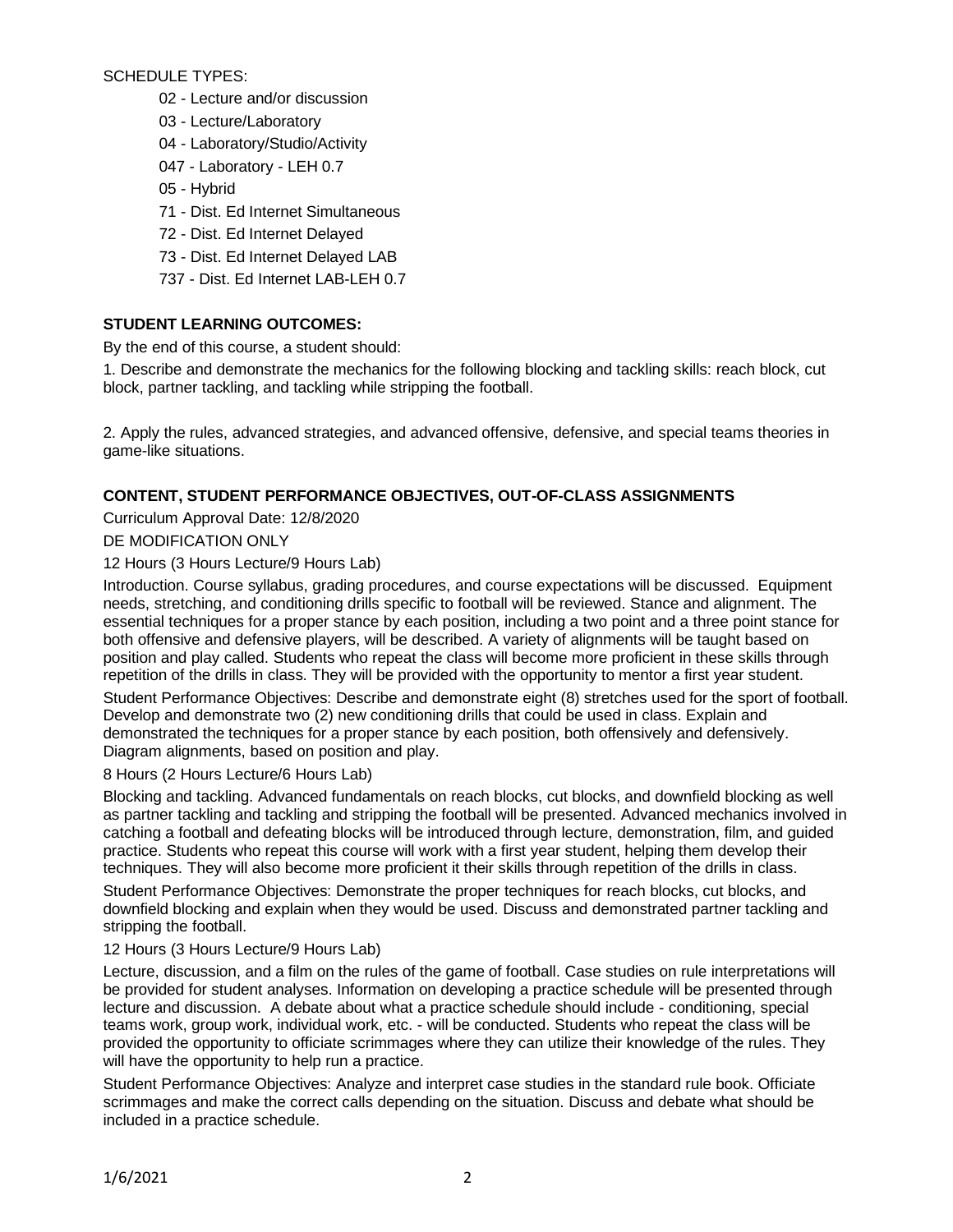### 12 Hours (3 Hours Lecture/9 Hours Lab)

Offensive positions. A review of the terminology used for each offensive position; including the hole numbers, gap letters, formation calls, and motion calls; will be held. Defensive positions. A review of the terminology used for each defensive position; including each defensive front, position, gap letters, formation adjustments, and motion calls will be facilitated. Specialty positions. A review of the terminology for special teams positions based on each special team; including blocking assignments, return calls, and responsibilities; will be provided. Students who repeat the class will lead a discussion on offensive, defensive, and special teams positions.

Student Performance Objectives: Label and discuss each offensive, defensive, and special teams position. Perform each offensive, defensive, and special teams position in practice and scrimmage situations.

#### 8 Hours (2 Hours Lecture/6 Hours Lab)

Offensive situations. Review offensive strategy and philosophy based on down and distance, field position, defensive adjustments, and personnel. Defensive situations. Review defensive strategy and philosophy based on down and distance, field position, offensive formations, offensive tendencies, and personnel. Classroom lecture, film observation, on-field instruction, and drills will be utilized. Students who repeat this course will improve their knowledge

of offensive and defensive strategies involved in football.

Student Performance Objectives: Perform the offensive and defensive concepts and strategies in practice and scrimmage situations. Discuss the philosophies involved in these offensive and defensive strategies.

#### 8 Hours (2 Hours Lecture/6 Hours Lab)

Weight training and conditioning for football. A review of the weight training techniques and conditioning principles specific to football will be provided. This will include performing lifts based on power and explosion and auxiliary lifts as well as aerobic, anaerobic and plyometric conditioning exercises. The use of kettle bells will be introduced. Testing in the four core lifts: bench press, dead lift, squat, and power clean will be administered. Students who repeat this class will become more proficient in their weight training techniques and conditioning principles through supervised repetition in class.

Student Performance Objectives: Complete testing for the four core lifts. Demonstrate at least four (4) exercises with the kettle bell. Participate in a variety of aerobic, anaerobic, and plyometric exercises.

## 8 Hours (2 Hours Lecture/6 Hours Lab)

Scouting and game preparation. Philosophies of game preparation; including film review, scouting reports, and practice sessions will be discussed. Opportunities for inter-class play will be provided. Students who repeat the class will officiate some of the games. Their skills will improve through supervised repetition in class.

Student Performance Objectives: Demonstrate all their skills during practice and scrimmage situations. Execute offensive, defensive, and special teams plays. Develop and implement a practice plan.

2 Hours

Final Examination

## **METHODS OF INSTRUCTION:**

Lecture, demonstration, guided practice, video analysis, and discussion.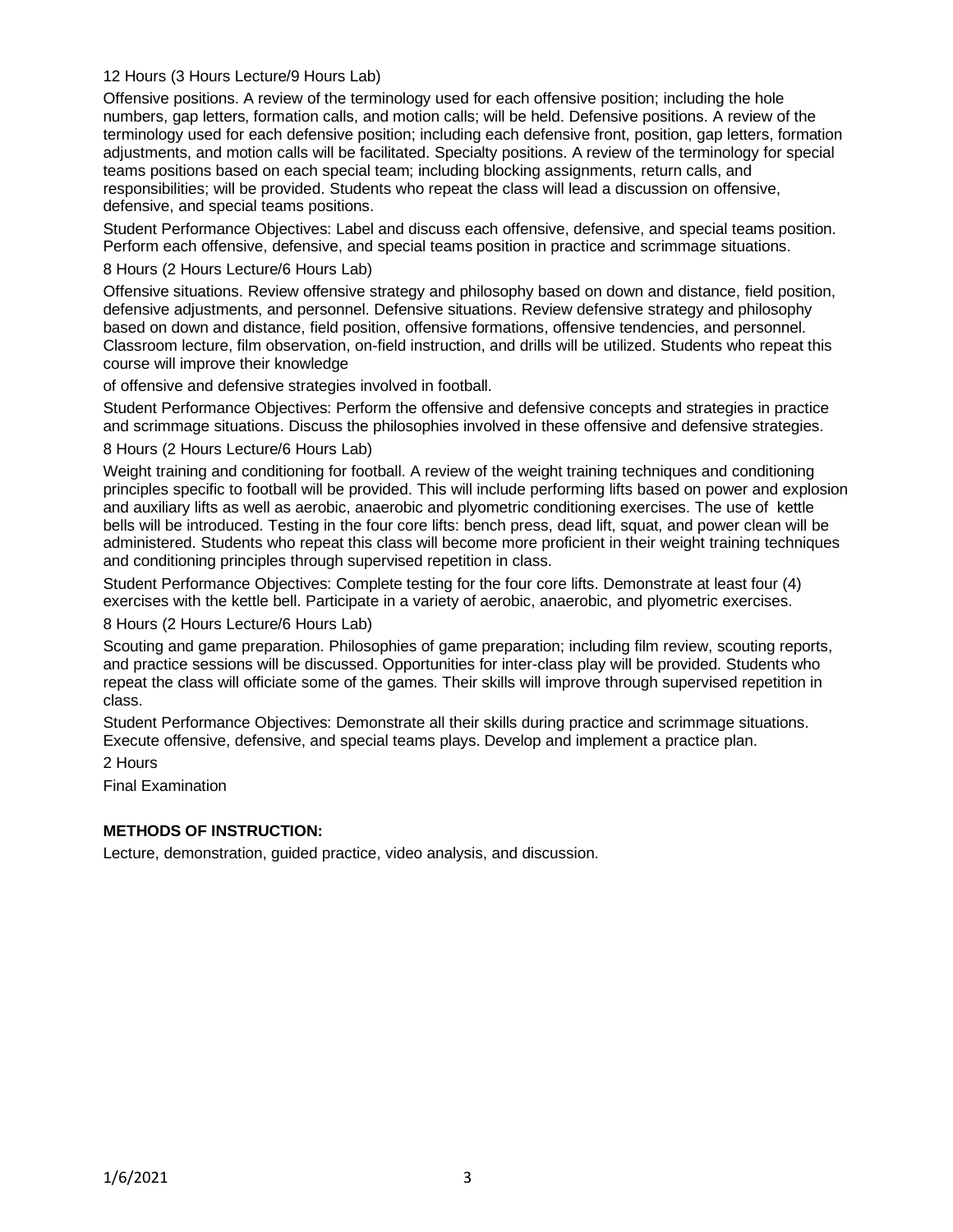## **METHODS OF EVALUATION:**

Writing assignments Percent of total grade: 10.00 % Writing assignments: Written homework, Reading reports, Other: Note taking and film review reports. Skill demonstrations Percent of total grade: 50.00 % **Demonstration** Objective examinations Percent of total grade: 10.00 % Objective examinations: Multiple Choice, Matching Items, Completion Other methods of evaluation Percent of total grade: 30.00 % Other methods of evaluation: Requires student participation.

### **OUT OF CLASS ASSIGNMENTS:**

Required Outside Hours: 6

Assignment Description: Homework: They will view a video of players at each position, critique their stances and prepare a written and an oral report.

Required Outside Hours: 4

Assignment Description: Homework: A film on tackling fundamentals and techniques and a film on group tackling fundamentals will be reviewed and a report prepared. A series of hand/eye coordination and footwork drills will be developed and then presented in class.

Required Outside Hours: 6

Assignment Description: Homework: As an out of class assignment, students will attend a football game and observe and write an evaluation of the game officials' calls. They will create practice schedules for an entire week of practice.

Required Outside Hours: 6

Assignment Description: Homework: Students will design a series of offensive formations which will include diagrams for each position. They will also design defenses for each of the above offenses. They will diagram each formation and label each position and gap. The same will be done for special teams.

Required Outside Hours: 4

Assignment Description: Homework: Students will develop a 10 play offensive script and a defensive stunt package based on the offensive formations.

Required Outside Hours: 4

Assignment Description: Homework: As an out of class assignment, students will develop an off-season weight training and conditioning program. They will read a handout on the use of kettlebells and be prepared to discuss this information in class.

Required Outside Hours: 4

Assignment Description: Homework: Students will review game film and input information into a scouting report. They will write a review of their interpretation of the rules when they were officiating.

### **REPRESENTATIVE TEXTBOOKS:**

No textbook required. Handouts will be provided as needed.